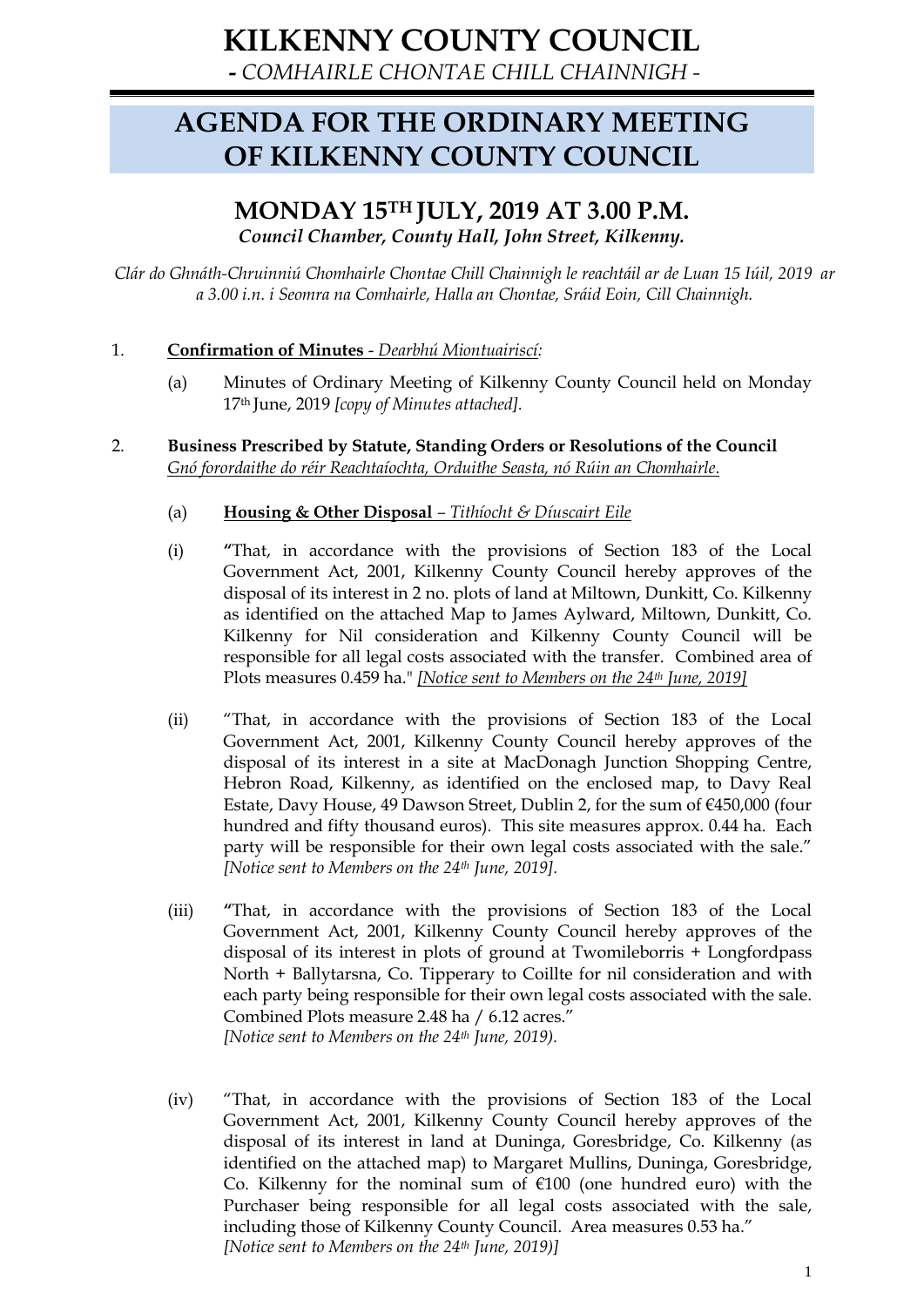- (v) **"**That, in accordance with the provisions of Section 183 of the Local Government Act, 2001, Kilkenny County Council hereby approves of the disposal of its interest in land at Brandondale, Graiguenamanagh, Co. Kilkenny (as identified on the attached map) to Graiguenamanagh Elderly Association Ltd, Gahan House, High Street, Graiguenamanagh, Co. Kilkenny for the sum of  $€5,000$  (five thousand euro) with the Purchaser being responsible for all legal costs associated with the sale, including those of Kilkenny County Council. 2 No. Plots of land Plot A measures 0.83 acre and Plot B measures 0.8 acre." *[Notice sent to Members on the 27th June, 2019).*
- (vi) "That in accordance with the provisions of Section 183 of the Local Government Act, 2001, Kilkenny County Council hereby approves of the disposal of its interest in a garden plot at, 13 Wolfe Tone St. Kilkenny to Start Mortgages, Trimleston House, Clonskeagh, Dublin 4 for the nominal sum of  $E$ 10, with the purchaser being responsible for all legal costs associated with the sale." *[Notice sent to Members on the 4th July, 2019)*
- (b) **Planning** *– Pleanail*
	- (i) Mayfair Part 8 *[Report Attached]*
- (c) **Environment** *Timpeallacht*
	- (i) Graveyard Grants *[Report Attached]*
- (d) **Roads** *Boithre* (i) Section 85 Agreement – Graiguenamanagh Flood Relief Scheme- *[Report Attached]*
- (e) **Community & Culture** *Pobol Cultúr*
	- (i) Community & Culture Capital Facility Grant Scheme 2019 (Report to be circulated at meeting).
- (f) **Corporate Affairs** *Gnóthaí Corparáideacha*
	- (i) Chief Executive's Monthly Report *[Report Attached].*
	- (ii) Allowance payable to Cathaoirleach and Cathaoirleach's of Municipal Districts. *[Report Attached]*
	- (iii) Naming and Commemorative Memorial Assessment Committee. *[Report Attached]*
	- (iv) Appointment of External Members to Audit Committee. *[Report Attached]*
	- (v) Draft Strategic Policy Committee Scheme. *[Report Attached]*

# 3. **Correspondence** *- Comhfhreagras*

- 4. **Business adjourned from a previous Meeting***- Gnó ar athló ó chruinniúroimhe seo*
- 5. **Fix Dates & Times of Meetings** *- Dátaí agus Amanta do chruinnithe a shocrú:* 
	- (i) Schedule of Meetings from July 2019 to October 2019 *[Attached].*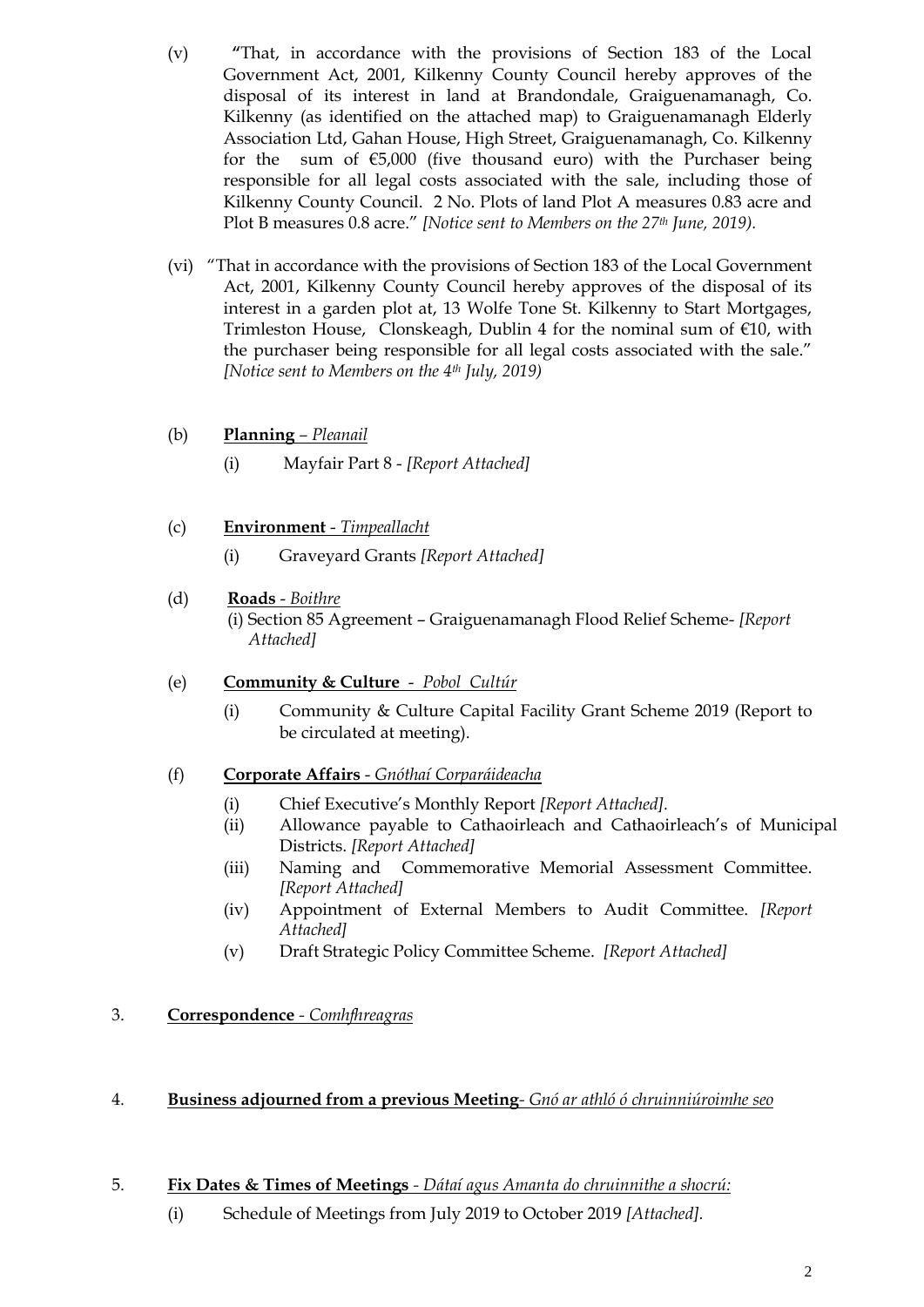- 6. **Consideration of Reports & Recommendations of Committees of the Council***-Plé ar Thuairiscí agus Moltaí ó Choistí an Comhairle:* 
	- (i)

#### 7. **Other Business set forth in the Notice convening the Meeting –** *Gnó Eile romhainn i bhFógra reachtála an Chruinnithe*

#### 8. **Education & Training***– Oideachas agus Oiliúint*

(i) Conferences – Request for approval to attend as per circulated list *[attached].*

#### 9. **Matters Arising from Minutes** - *Gnótha ag éirí as Miontuairiscí*

# 10. **Any Other Business** - *Aon Ghnó Eile*

#### 11. **Notices of Motion** - *Fógraí Rúin:*

# **24 (19) Cllr. Patrick Fitzpatrick**

"That Kilkenny County Council calls on the Minster for Health to immediately release all outstanding funds to allow the MRI Scanner Project in St Luke's Hospital to proceed without any further delay"

#### **25 (19) Cllr. Andrew McGuinness & Cllr. Mary Hilda Cavanagh.**

That we the members of Kilkenny County Council request an amendment of Standing Order number 60 as follows: "The media and public may attend SPC meetings. If the committee considers that matters warrant discussion in committee, the committee shall decide by at least half of the membership present that the meeting or part of the meeting be held in private session"

#### **26 (19) Cllr. Andrew McGuinness**

"That Kilkenny County Council would investigate the possibility of using some of the land they own adjacent to McDonalds on the Hebron Road, or an alternative site in the area, to provide much needed parking on match days in order to prevent indiscriminate parking in the local area. That they would liaise with the GAA and relevant agencies to provide safe pedestrian access to such parking and that they would set about forming a committee consisting of local residents, representatives from the GAA, O'Loughlins Club, the Gardai, businesses in the Hebron Industrial Estate and Kilkenny County Council, to oversee the provision of a permanent solution to the ongoing issues of traffic management and indiscriminate parking in the vicinity of Nowlan Park and its surrounding areas."